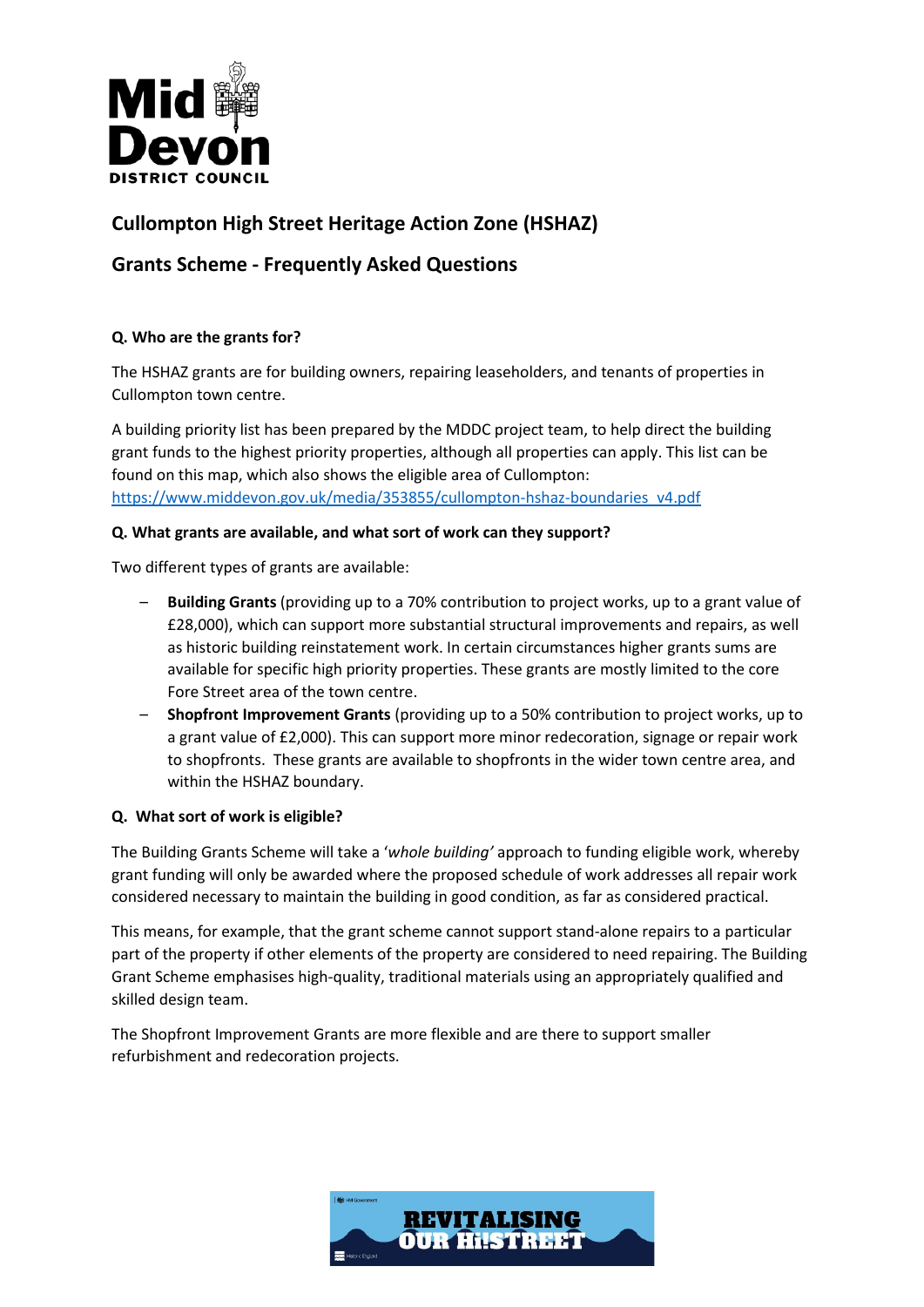

#### **Q. Do I need to appoint an architect or surveyor?**

For overall works costing £20,000 or more in total, you must employ the services of a suitably experienced professional advisor, who would normally be expected to be an architect or surveyor with conservation experience (the cost of which is eligible for grant funding).

For overall works costing less than £20,000 the use of a suitably experienced professional advisor is strongly encouraged but not required.

If your property is listed then the professional advisor must be conservation accredited (please contact the Project Officer for details).

Where appointed, the professional advisor may be expected to:

- $\triangleright$  Analyse the site;
- $\triangleright$  Help plan, specify and agree the works;
- $\triangleright$  Help to arrange and gather quotes;
- $\triangleright$  Inspect the work while in progress;
- $\triangleright$  Inspect and certify the work after completion.

#### **Q. How do I apply for a grant?**

For Building Improvement Grants, the first stage is to submit an Expression of Interest, setting out what you are looking to get grant funded. This will lead to the preparation of an agreed '*Schedule of Work Eligible for HSHAZ Grant Funding'.* 

You can use this schedule as the basis of your full grant application, and for getting hold of quotes from professional advisors/ contractors etc.

If may initially need to apply for a grant to cover the costs of a professional advisor. In this circumstance you can apply for two grants, i.e. the first for the grant for the advisor, followed by a second grant for the work once more is known about this and the costs are clearer.

For Shopfront Improvement Grants, please contact the HAZ Officer directly on [CullomptonHAZ@middevon.gov.uk](mailto:CullomptonHAZ@middevon.gov.uk) 

You can find the Expression of Interest for the Building Grant here: [https://www.middevon.gov.uk/media/353225/fore-street-grant-scheme-guidance-cullompton](https://www.middevon.gov.uk/media/353225/fore-street-grant-scheme-guidance-cullompton-hshaz-v2.pdf)[hshaz-v2.pdf](https://www.middevon.gov.uk/media/353225/fore-street-grant-scheme-guidance-cullompton-hshaz-v2.pdf)

You can find the application form for the Shopfront Improvement Grant here: [https://www.middevon.gov.uk/media/352732/shopfront-grant-application-form-cullompton](https://www.middevon.gov.uk/media/352732/shopfront-grant-application-form-cullompton-hshaz.pdf)[hshaz.pdf](https://www.middevon.gov.uk/media/352732/shopfront-grant-application-form-cullompton-hshaz.pdf)

#### **Q. Do I need to get more than one quote?**

You will need to get at least two quotes for work expected to cost less than £5,000 and at least three quotes for all work expected to cost between £5,000 and £50,000. You are not obliged to accept the lowest, but you would need to set out a justification for who you are proposing to use.